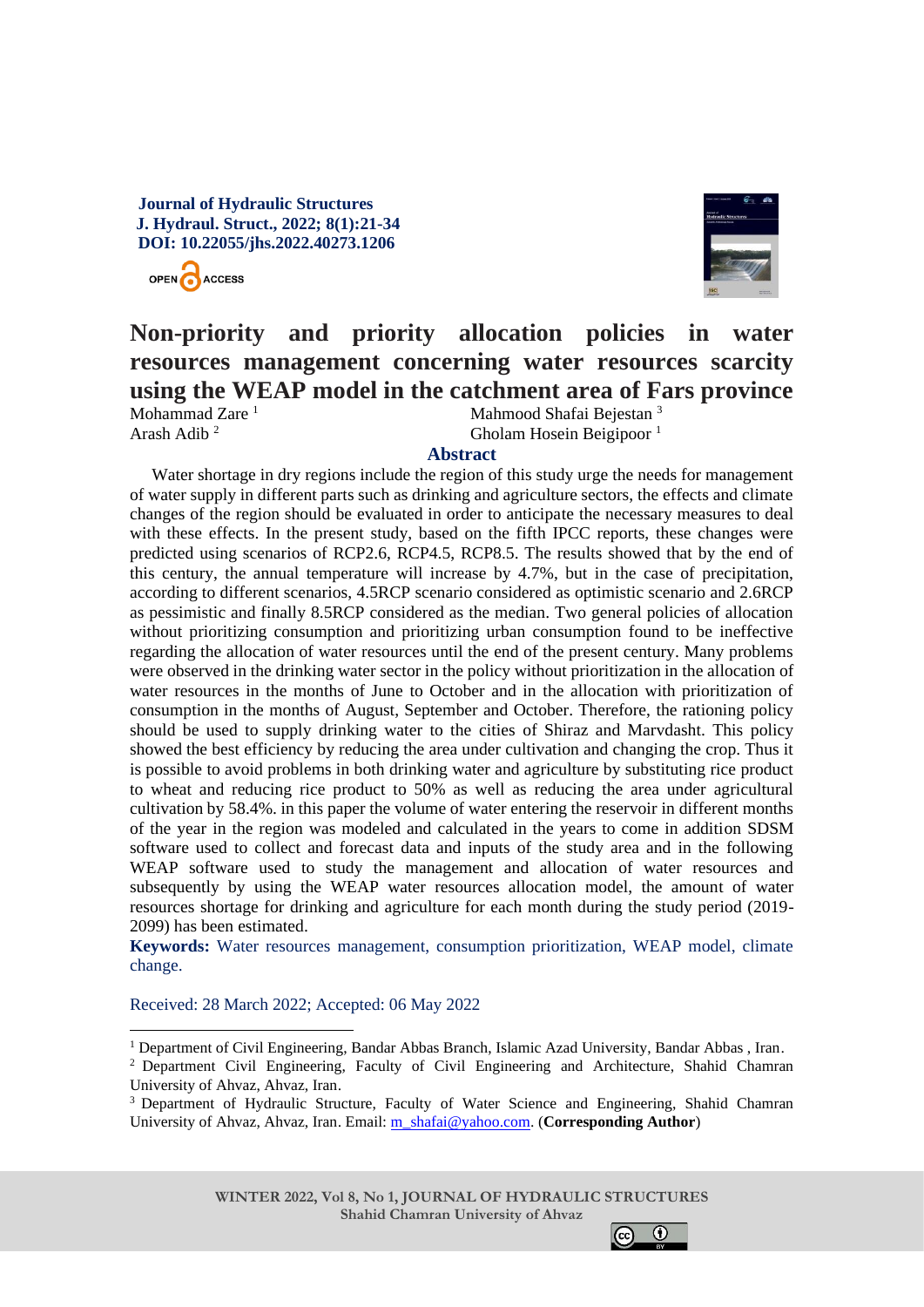## **1. Introduction**

Most global climate models have predicted that the phenomenon of climate change and global warming due to human activities will occur as a gradual and sequential process by the end of this century. Assuming that greenhouse gas emissions are prevented, many greenhouse effects will remain due to the long re-freezing time of melted ice and the long life of these gases in the Earth's atmosphere.

The issue of water resources management in developing countries is a complex phenomenon that arises from various economic, social, cultural and political factors. Factors such as increasing population growth, demand for other sectors of development and limitation of fresh water resources has caused serious problems for the optimal management of water resources in these countries. In addition, global climate change has increased the complexity and sensitivity of the issue Zarezadeh [1].

In recent decades, climate change in many parts of the world has had its effects and these impacts are expected to intensify in the coming decades. Unfortunately, Iran is no exception to these large-scale changes and its effects have been observed in many watersheds of the country which have sometimes led to instability of hydrological information Zahraei, Banafsheh et al. [2].

Lack of available water resources in the country and its disproportionate distribution, shows the need for optimal management of water resources. For this purpose, appropriate laws should be made for rivers and reservoirs of dams as one of the most important components. Applying such laws will create a balance between limited available resources and high consumption, optimize water consumption in the agricultural, urban and industrial sectors and ultimately achieve sustainable development in water resources management. The scarcity of surface water resources in arid and semi-arid regions is always increasing, so allocating water in large irrigation and drainage networks that have been established in such areas is even more difficult lu et al. [3].

On the other hand, increasing environmental concerns and raising public awareness in this area have led to the recognition of the ecosystem water needs. From a managerial and decisionmaking point of view, these conditions exacerbate competition for limited water resources between the agricultural sector and the environment sector, which can lead to serious conflicts. The water intake of Dorodzan Dam located in Maharloo-Bakhtegan watershed is one of the areas of Fars province that is experiencing disputes over water allocation. In this area, drought water shortage and the type of water management by the government has led to a serious increase in disputes over agricultural water Bijani et al. [4].

Bakhsipoor et al. [5]. indicated that operational strategies can improve the demand coverage and reliability of the system. The intended scenarios are also capable of improving monthly demand for the demand between 0 % and 700 % for Abadan as a critical point in the system. Hafezparast et al. [6] for Takestan plain, examined the situation of the region in different scenarios using WEAP simulation model. They concluded that the construction of a dam and irrigation and drainage network will meet a higher percentage of supply demand in different irrigation methods. Despite the increase in the area under cultivation, the supply of demand increased by 5 to 10 percent. Kermanshahi et al. [7] investigated the application of WEAP model in evaluating the impact of irrigation water consumption management on water resources of Neishabour plain. The results showed that by applying these scenarios, the average annual irrigation need will be reduced by 9, 10 and 18%, respectively, and subsequently, the average annual deficit of the reservoir will be reduced by 13, 8 and 18%, respectively. Carpenter et al. [8] used WEAP model as a decision support system for watershed management. Results suggested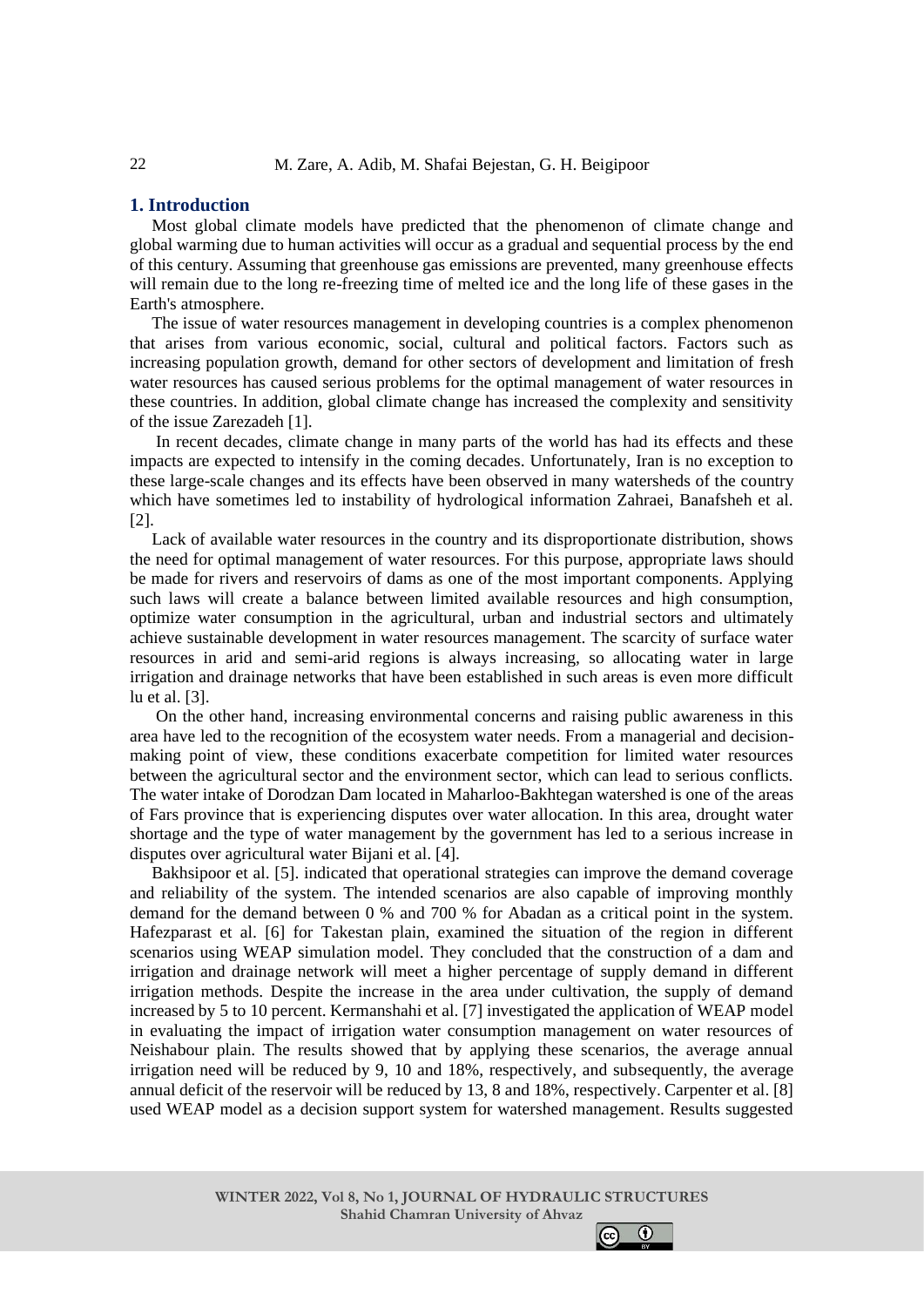that the addition of water storage structures as well as artificial groundwater recharge structures reduce the unmet water demand for domestic consumption and meet irrigation water requirements. Aghakarami and Moridi [9] investigated the effects of the implementation of the sewage project on the groundwater level of the Tehran-Karaj plain by the WEAP model. The results showed that the aquifer feed from the sewage well was reduced by an average of about 14% at the time of the project. Abdi and Tenalem [10] For the Ketar sub basin, the WEAP (water evaluation and planning) hydrologic model was developed and the model has demonstrated the capability to represent the hydrologic dynamics of the sub basin both at monthly and average monthly periods. In general, the overall model performance evaluation statistics show a very good agreement between measured and simulated streamflow at the outlet of the sub basin. Hashemi et al. [11] compared two models, LARS-WG and SDSM, to simulate heavy rainfall in the Klota Basin on the South Island of New Zealand. The results of their research showed that both models have similar and good capabilities in simulating heavy rainfall events and can be used for climate forecasting. Wichalainen et al. [12] investigated the effects of climate change on the hydrology and water resources of the Vioski Basin in eastern Finland. The results showed that climate change affected snowmelt and caused seasonal changes in runoff and lake water levels. Turns. Simon Gosling and Nigel [13] used different GCM models during a study for 1339 catchments and finally came to the conclusion that the water stress index (WSI) is used to calculate the increase and decrease of global water shortage due to climate changes. TV Rishmidavi et al. [14] examined the effect of climate change on water balance in the Indian basin. The results show that the reduction in runoff, annual flow and groundwater will continue to the end of the century. Rainfall forecasts for the future show an increase in the average annual precipitation. Qada Qatraneh et al. [15] in Azarq basin used RClimDex for six loading stations and two metrology stations to identify and predict the effects of climate change in Azarq basin by 2030 which showed that the maximum monthly average daily temperature, Tropical nights, maximum of monthly maximum, maximum of daily maximum, are significant indicators of climate change. Gundim et al. [16] made climate variables for the base period 1971-2000 by studying climate change over the Jaguaribi River Basin in Brazil using three RCP scenarios (2.6,4.5,8.5) and made forecasts for precipitation, temperature and evaporation in the future 2025 -2055. The results showed that evapotranspiration increased by 2.3 to 6.3% and both precipitation and increase were visible in the scenarios regarding precipitation of both samples decrease and increase were visible. Huang et al. [17] developed a framework involving targeted dynamical downscaling of historical and future extreme precipitation events produced by a large ensemble of a global climate model. Climate change vulnerability, water resources, and social implications in North Africa were investigated by Schilling et al. [18].

Almazroui et al. [19] examined the future temperature and precipitation projections over South Asia using the latest CMIP6 dataset. The paper further describes the projected changes in mean temperature and precipitation at national, annual, and seasonal scales, in South Asia.

Due to the above-mentioned issues regarding the high sensitivities of Fars province and Dorodzan dam for various reasons, including drinking water section and agriculture, and due to the location of this dam in a hot and dry geographical area, the effects and climate change of the region should be evaluated in order to deal with these effects. As for the lack of necessary studies in this regard, these changes have been predicted through citing the fifth IPCC reports, which are discussed on four groups of diffusion scenarios including RCP2.6, RCP4.5, RCP6, RCP8.5 and by using Scenarios RCP2.6, RCP4.5, RCP8.5 in the following, using WEAP software scenarios based on these changes were generated to measure the impact of climate change in this process

> **WINTER 2022, Vol 8, No 1, JOURNAL OF HYDRAULIC STRUCTURES Shahid Chamran University of Ahvaz**

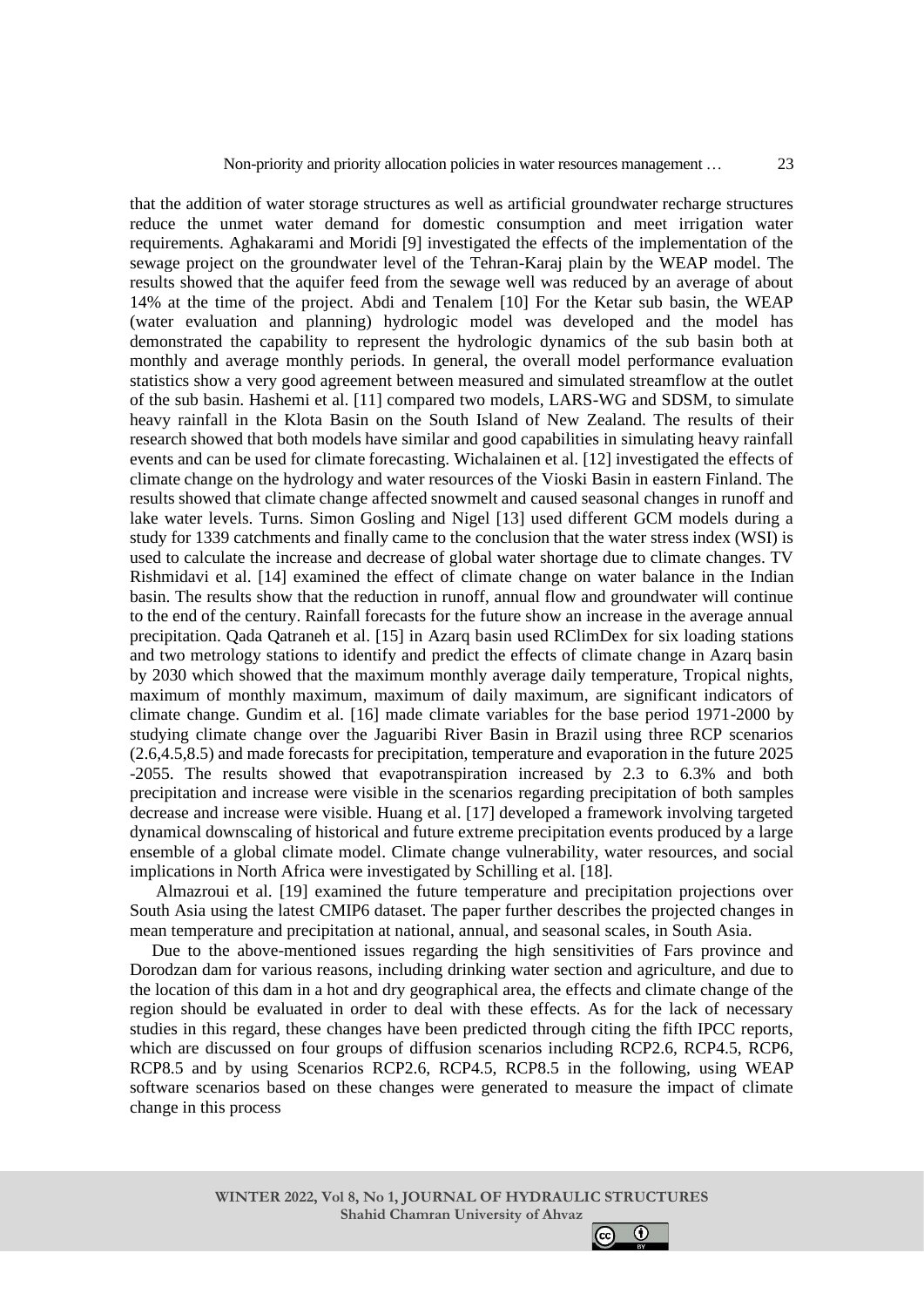# **2. Area of study 2.1. Dorodzan dam**

Dorodzan Reservoir Dam is located 100 km northwest of Shiraz, in the geographical range of 30 degrees and 11 minutes to 30 degrees and 14 minutes north and 52 degrees and 19 minutes to 52 degrees and 25 minutes east on the KOR River and with a regulation of about 760 million Cubic meters of water per year provides agricultural water to about 42 thousand hectares of Ramjerd lands and about 34 thousand hectares of lands in Karbal region and Marvdasht region. Dorodzan Dam provides drinking water of Shiraz, Marvdasht and a number of villages between the road and large industrial institutes nearby, as well as industrial water for the use of petrochemical industries.

The statistics related to Dorodzan Dam used for this research related to 41 years (55 to 96) including input volume, evaporation, drinking needs, industry and agriculture and data related to the level, volume and height of the dam reservoir delivered and adjusted from Fars Regional Water Company. The inlet volume to the dam reservoir is 91.99 million cubic meters on average. 35.12 million cubic meters input volume as minimum belonging to September and 195.17 million cubic meters input volume as maximum belonging to April.

## **2.2. Molasadra dam**

Molasadra Dam was built on 60 km upstream of Dorodzan Dam located in the north of Fars province, Eghlid city, 22 km from Shahrsadeh city and on the main tributary of Kor river in a place called Tange Boraq. The average volume of inlet to the dam reservoir is 103 million cubic meters. 5.23 million cubic meters of minimum input volume is pertaining to August and 159.53 million cubic meters of maximum input volume is pertaining to April.

## **3. Research Methods**

In this research, the information received from meteorological and water organizations of Fars province from 1355 to 1396 has been used, the needs and inputs of the study area (Dorodzan Dam) have been collected and forecasting has been done until 2100 using SDSM software. Afterward according to the available information and forecasts, the management of water resources and the allocation of these resources have been studied using WEAP software.

In the present study, according to the rainfall and by estimating the amount of precipitation caused by rainfall, the volume of water entering the reservoir in different months of the year in the region was modeled and calculated in the years to come. According to the water inlet volumes to the dam reservoir, by using the WEAP water resources allocation model, the amount of water resources shortage for each of the uses (drinking and agriculture) for each month during the study period (2019-2099) has been estimated.

Scenarios of RCPs in 2014 were designed by a scientific committee under the auspices of the Intergovernmental Panel on Climate Change with the aim of providing a set of information from which the main causes of climate change can be traced and the results can be applied to climate models. The RCP scenario consists of 4 different scenarios, which are: 8.5, 6, 4.5, 2.6 and are based on different specifications of technology, social and economic status, future policies that can lead to dissemination of greenhouse gases and climate change. In each version of this

 $\odot$ 

 $|$  (cc)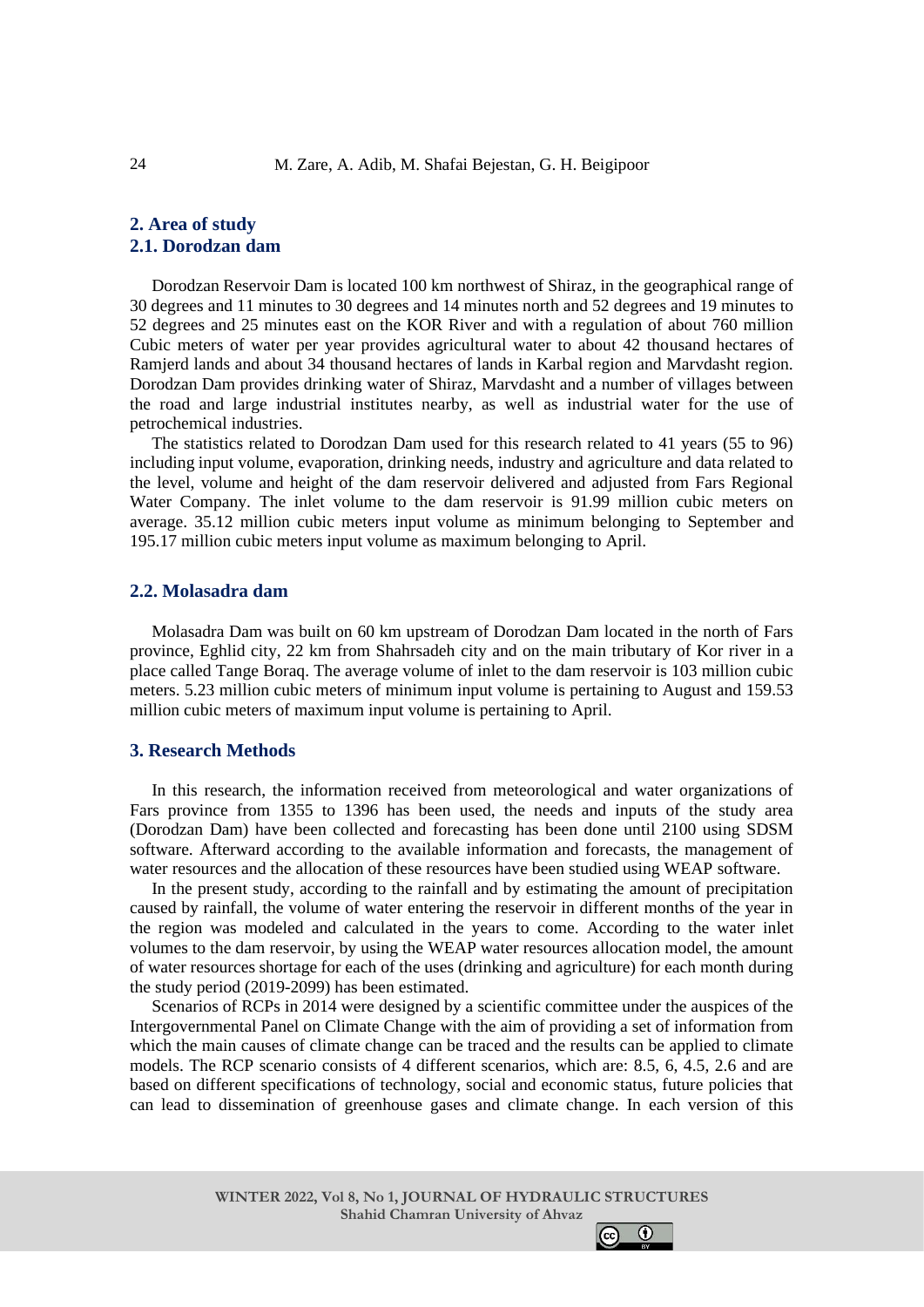#### Non-priority and priority allocation policies in water resources management …

scenario, the effect of greenhouse gas emissions according to the role of them on radiation induction is classified into four categories: 8.5, 6, 4.5, 2.6  $(2W / m)$  by the end of the 21st century. It also covers the results of these scenarios from 1850 to the end of the 21st century, and formulated by 2300.

These scenarios are designed based on the results of some socio-economic and technological parameters as well as the concentration of some gases for the coming decades.

- 1. In the RCP8.5scenario the CO2 concentration by 2100 is estimated to be 1370 PPM and the effect of greenhouse gases on radiation emissions is estimated to be 8.5 watts per square meter.
- 2. In the RCP6 scenario the CO2 concentration by 2100 is estimated to be 850 PPM and the effect of greenhouse gases on radiation emissions is estimated to be 6 watts per square meter.
- 3. In the RCP4.5scenario the CO2 concentration by 2100 is estimated to be 650 PPM and the effect of greenhouse gases on radiation emissions is estimated to be 4.5 watts per square meter.
- 4. the RCP2.6scenario the CO2 concentration by 2100 is estimated to be 490 PPM and the effect of greenhouse gases on radiation emissions is estimated to be 2.6 watts per square meter.

In 2014, IPCC working groups presented the Fifth Climate Change Assessment Report. The Intergovernmental Panel on Climate Change has used new RCP scenarios in its Fifth Evaluation Report as representatives of the trajectories representing different concentrations of greenhouse gases. The new scenarios have four key trajectories named RCP2.6, RCP4.5, RCP6, RCP8.5.

## **4. Results**

#### **4.1. The results of the SDSM model**

In Figure 2, the efficiency of the SDSM model based on the result obtained from model validation during the 2010-2019 statistical period is depicted for RCP2.6 ،RCP4.5 and RCP8.5

scenarios. As is clear, the efficiency of the downscaling model is higher for middle-range temperature compared to precipitation. This can be explained by the fact that temperatures are continuous and do not include zero values. Also, results show that the average precipitation predicted by the RCP2.6 scenario is approximately 180% higher than the observed value and this model involves unacceptable prediction error. On the contrary, the result generated by the RCP4.5 scenario is of sufficient accuracy and there is a small difference between observed and predicted values. Based on the results, the maximum error between observed data and values obtained from the RCP4.5 are only 15% and 4%, respectively.

In Table 1, the mean value for temperature and precipitation of different seasons are compared for all three studied scenarios during the 2010-2019 statistical period. As can be seen, there is a big fluctuation in the mean precipitation for different months, while this is not the case with mean temperature. The maximum seasonal temperature errors are 7%,3%, and 12% for RCP2.8, RCP4.5 and RCP8.5, respectively.

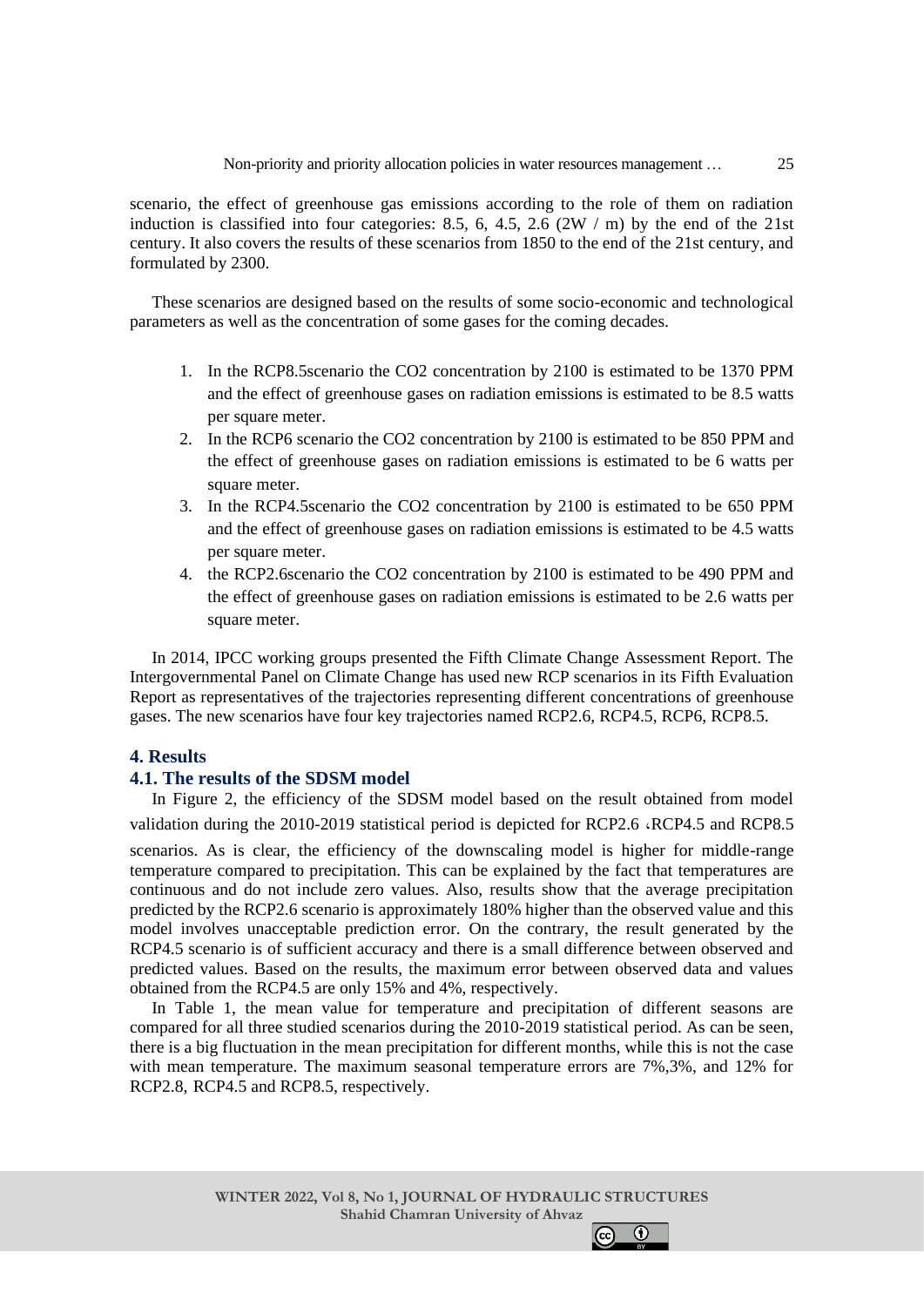

By having the output information from the SDSM model as well as the information collected from Dorodzan region, it is possible to change the precipitation and temperature changes in table number (1) as well as the average. Observed annual rainfall and temperature.

| 2019 statistical defioti   |             |                    |               |               |  |  |
|----------------------------|-------------|--------------------|---------------|---------------|--|--|
| Month                      | Observation | <b>RCP2.6</b>      | <b>RCP4.5</b> | <b>RCP8.5</b> |  |  |
|                            |             | Main Precipitation |               |               |  |  |
| Winter                     | 2.278       | 1.604              | 2.143         | 1.692         |  |  |
| Spring                     | 0.945       | 0.898              | 0.950         | 0.856         |  |  |
| Summer                     | 0.019       | 0.159              | 0.054         | 0.179         |  |  |
| Autumn                     | 0.289       | 1.087              | 0.871         | 1.163         |  |  |
| <b>Average Temperature</b> |             |                    |               |               |  |  |
| Winter                     | 7.248       | 7.744              | 7.341         | 7.953         |  |  |
| Spring                     | 16.656      | 17.769             | 17.142        | 18.566        |  |  |
| Summer                     | 28.159      | 29.657             | 28.327        | 29.740        |  |  |
| Autumn                     | 18.481      | 18.981             | 18.621        | 19.007        |  |  |

| Table 1. comparison between mean temperature and precipitation studied scenarios during 2010- |                         |  |
|-----------------------------------------------------------------------------------------------|-------------------------|--|
|                                                                                               | 2019 statistical period |  |

However, in terms of temperature, these changes did not occur with such intensity and the rate of temperature changes will change by 14% only in January, but during the year, these changes will be less than 5% for different scenarios.

 $\odot$ 

 $|$ (cc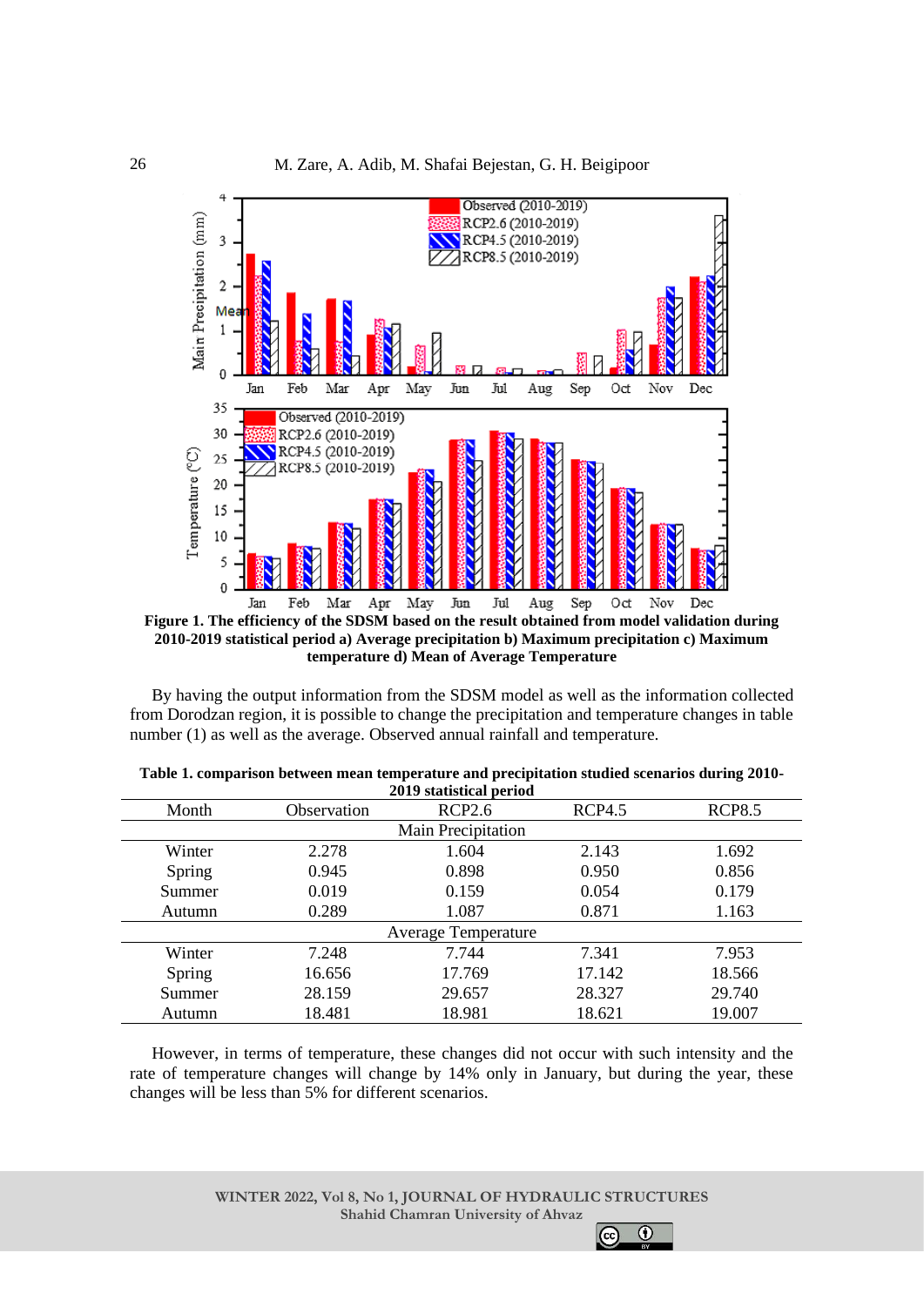Non-priority and priority allocation policies in water resources management …

# **4.2. Results from the WEAP model 4.2.1. The amount of water collected from rainfall**

To calculate the amount of runoff due to rainfall in the region, in the first step, the model should draw a schematic plan of the region in the VIP software environment and the information of general characteristics of the region such as the area and consumption amount, as well as rainfall during the months of the year will be entered in the software. Figure (2) is schematic diagram of the study area.



shiraz (1) **Figure 2: Schematic drawing of the Kor River basin**

Using WEAP software and runoff model Rainfall values during the study period (2019-2099) are presented in the form of diagrams in Figure (3) for scenarios (RCP 2.6, 4.5, 8.5).



**Figure 3: Runoff rate due to precipitation from three scenarios**

## **4.2.2. Consumption of water resources**

Following the management of water resources, consumption is divided into three parts: drinking and first-class agriculture and second-class agriculture. In all three policies, changes

> **WINTER 2022, Vol 8, No 1, JOURNAL OF HYDRAULIC STRUCTURES Shahid Chamran University of Ahvaz**

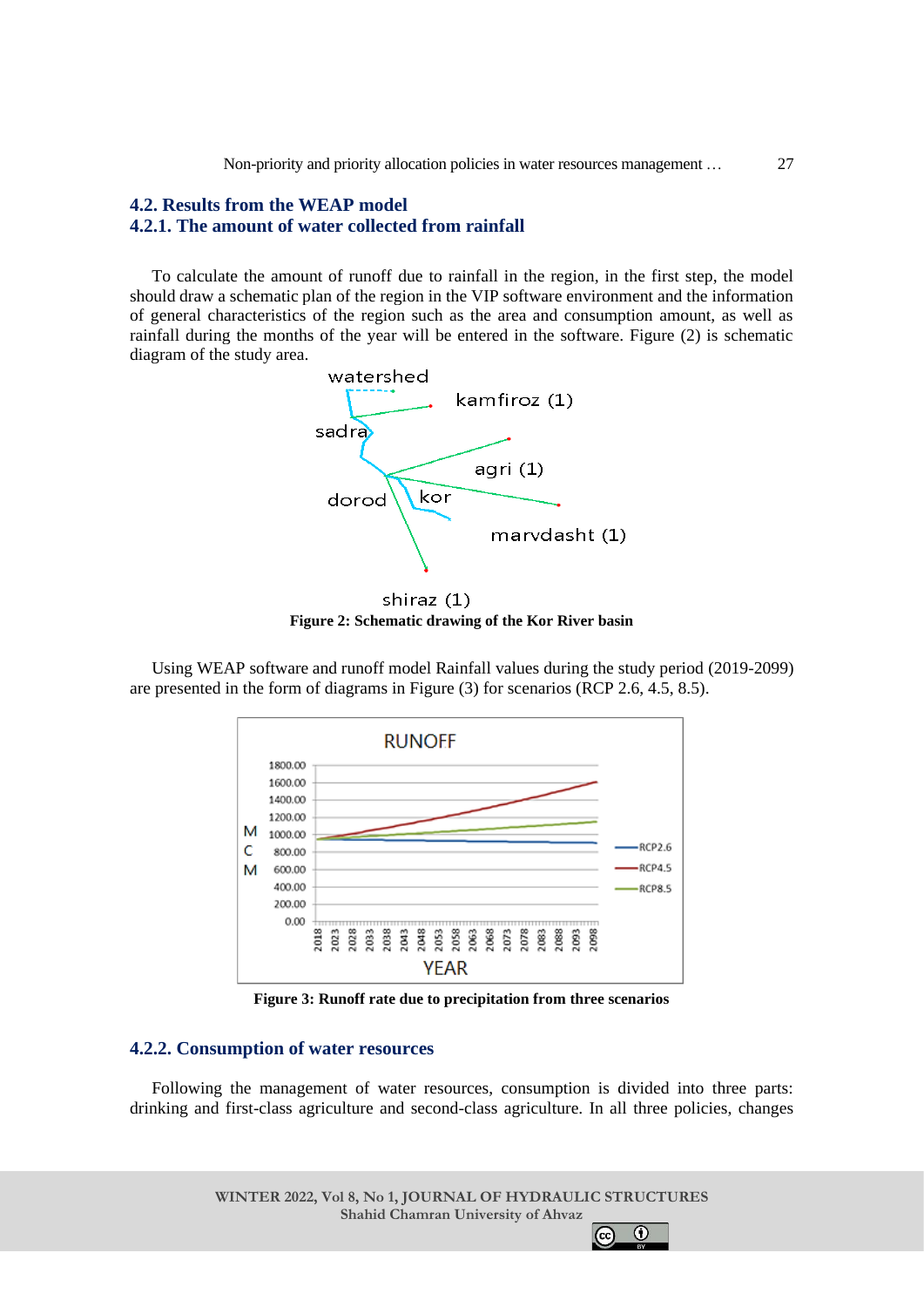will be made to meet all three types of consumption. It should be noted that the amount of consumption during the study period in the agricultural sector is considered constant regarding planning and development projects, but due to the increase in population in Fars province, there will be changes in the drinking water sector, which will increase consumption. According to the population and housing information in 2016, population growth in Iran will be equal to 1.4 percent and the amount of drinking water required by the cities of Shiraz and Marvdasht, considering the supply of only 30 percent of Shiraz consumption from Dorodzan Dam (70 percent of underground resources) and One hundred percent of Marvdasht city consumption will be calculated based on the consumption pattern of each person in the province and will be applied in consumption management.

# **4.3. Water resource allocation policies 4.3.1. Non-priority allocation**

In this scenario, all information received from the amount of consumption in the study basin will be evaluated without prioritizing the need for water supply. In simple words, there will be no prioritization for any of the region's consumptions, such as drinking, agriculture, or industry, to supply 100 percent of a water requirement considering surplus resources. Based on this, the amount of water resources for consumption can be seen separately in Tables (2), (3) and (4). These tables show the estimated water levels in different scenarios in different months of the year over the coming years. According to the results of Scenario 2.6, Scenario 4.5 and Scenario 8.5, we can assert the ineffectiveness of this policy and the increasing complexity of this policy in water resources and the resulting public dissatisfaction with the shortage of drinking water. It can be seen that in this policy, except for the RCP4.5scenario where the shortage of drinking water and agriculture will be less than 2%, the rest of the scenarios in most months, in addition to the lack of resources in the first and second type agricultural sectors, cannot meet the drinking water needs of Shiraz as well as Marvdasht and in this case the problems will be doubled.

|            | <b>AGRICULTURE</b> | $\sim$ $\sim$ $\sim$<br><b>KAMFIROZ</b> | <b>MARVDASHT</b> | <b>SHIRAZ</b> |
|------------|--------------------|-----------------------------------------|------------------|---------------|
| <b>JAN</b> | 99.91              | 99.91                                   | 99.91            | 99.91         |
| <b>FEB</b> | 99.21              | 99.21                                   | 99.21            | 99.21         |
| <b>MAR</b> | 98.94              | 98.94                                   | 98.94            | 98.94         |
| <b>APR</b> | 98.07              | 98.08                                   | 98.09            | 98.09         |
| <b>MAY</b> | 45.62              | 29.93                                   | 45.67            | 45.67         |
| <b>JUN</b> | 1.23               | 1.22                                    | 1.23             | 1.23          |
| JUL        | 1.22               | 1.22                                    | 1.22             | 1.22          |
| <b>AUG</b> | 1.22               | 1.22                                    | 1.22             | 1.22          |
| <b>SEP</b> | 1.22               | 0.54                                    | 1.22             | 1.22          |
| <b>OCT</b> | 1.22               | $\Omega$                                | 1.22             | 1.22          |
| <b>NOV</b> | 100                | 99.85                                   | 100              | 100           |
| <b>DEC</b> | 99.79              | 99.79                                   | 99.8             | 99.8          |

| Table 2. Water supply in percentage on a monthly average in the coming years in RCP2.6 scenario |  |
|-------------------------------------------------------------------------------------------------|--|
|-------------------------------------------------------------------------------------------------|--|

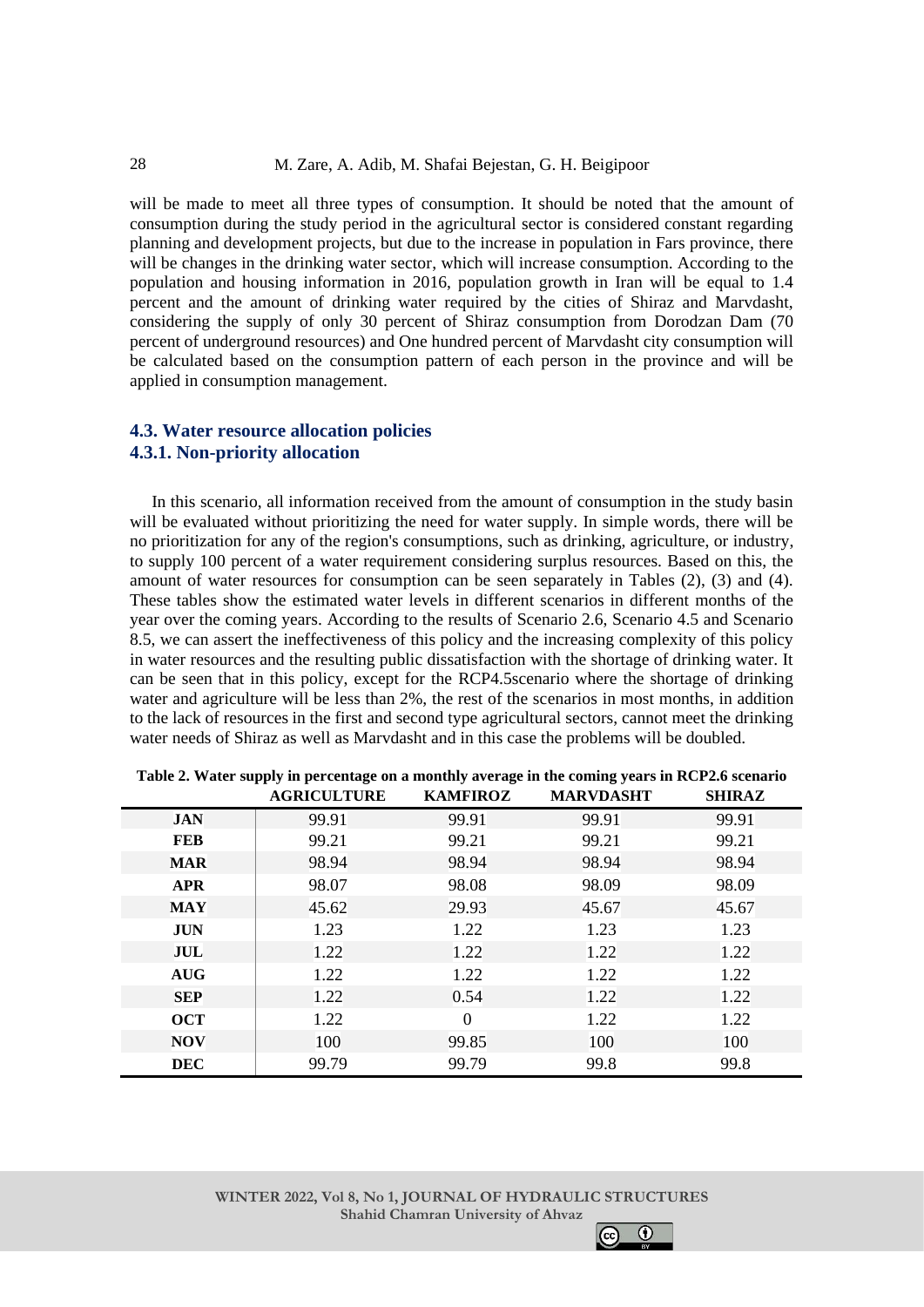|            | <b>AGRICULTURE</b> | <b>KAMFIROZ</b> | <b>MARVDASHT</b> | <b>SHIRAZ</b> |
|------------|--------------------|-----------------|------------------|---------------|
| <b>JAN</b> | 100                | 100             | 100              | 100           |
| <b>FEB</b> | 99.8               | 99.8            | 99.81            | 99.81         |
| <b>MAR</b> | 99.24              | 99.24           | 99.24            | 99.24         |
| <b>APR</b> | 99.84              | 99.84           | 99.84            | 99.84         |
| <b>MAY</b> | 98.78              | 98.78           | 98.78            | 98.78         |
| <b>JUN</b> | 98.78              | 98.78           | 98.78            | 98.78         |
| JUL        | 98.78              | 98.78           | 98.78            | 98.78         |
| <b>AUG</b> | 98.78              | 98.78           | 98.78            | 98.78         |
| <b>SEP</b> | 98.78              | 92.76           | 98.78            | 98.78         |
| <b>OCT</b> | 95.37              | 79.98           | 95.37            | 95.37         |
| <b>NOV</b> | 100                | 99.85           | 100              | 100           |
| <b>DEC</b> | 99.79              | 99.79           | 99.8             | 99.8          |

**Table 3. Water supply in percentage on a monthly average in the coming years in the RCP4.5 scenario**

**Table 4. Water supply in percentage on a monthly average in the coming years in the RCP8.5scenario**

|            | <b>AGRICULTURE</b> | <b>KAMFIROZ</b> | <b>MARVDASHT</b> | <b>SHIRAZ</b> |
|------------|--------------------|-----------------|------------------|---------------|
| <b>JAN</b> | 100                | 100             | 100              | 100           |
| <b>FEB</b> | 100                | 100             | 100              | 100           |
| <b>MAR</b> | 97.37              | 97.38           | 97.39            | 97.39         |
| <b>APR</b> | 100                | 100             | 100              | 100           |
| <b>MAY</b> | 61.65              | 42.39           | 61.69            | 61.69         |
| <b>JUN</b> | 3.37               | 1.22            | 3.38             | 3.38          |
| JUL        | 1.22               | 1.22            | 1.22             | 1.22          |
| <b>AUG</b> | 1.22               | 1.22            | 1.22             | 1.22          |
| <b>SEP</b> | 1.22               | 0.54            | 1.22             | 1.22          |
| <b>OCT</b> | 1.22               | $\Omega$        | 1.22             | 1.22          |
| <b>NOV</b> | 99.82              | 99.67           | 99.83            | 99.83         |

# **4.3.2. Priority allocation**

In this policy of allocating water resources, we will try to supply drinking water to the cities connected to this cycle, and in the next step, considering the land reforms and regional conditions of cultivation, the needs of strategic crops and finally the needs of high-consumption irrigated crops will be met.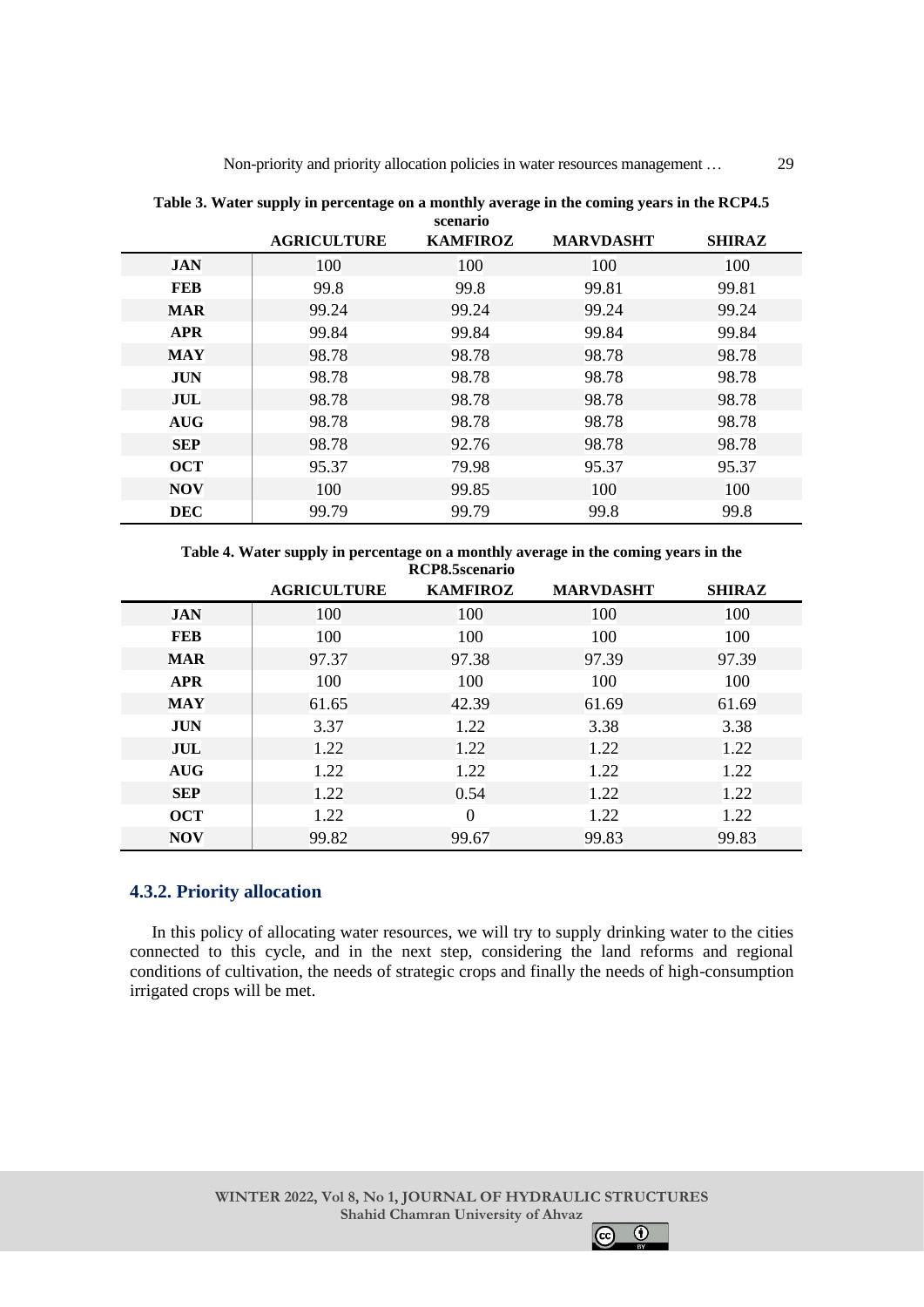

shiraz (1) **Figure 4: Schematic layout of the basin based on the prioritization policy**

In policy by prioritizing, through calculating the information received from the amount of water resources shortage during the coming years 2019-2099, just like the previous policy (without prioritization), tables called the average Estimation of resources for consumption in percentage prepared to clarify these shortages on average during the months of these period and for different scenarios of RCP  $(2.6, 4.5, 8.5)$  which can be seen in Tables  $(5)$ ,  $(6)$  and  $(7)$ .

Based on the following tables, it is possible to improve the consumption conditions in the drinking water sector and estimate the resources for these two cities in different months of the year compared to the policy without prioritization of resource allocation. Clearly, as with nonprioritized allocation, the RCP4.5scenario would be more appropriate than other scenarios due to higher rainfall estimates. As can be seen in Table 5-12, in the RCP4.5 scenario, in all months of the year, it will be able to estimate the consumption of drinking and first grade agriculture, but in the second-grade agriculture (Kamfiroz), it will still have problems in different months.

Regarding other scenarios, this policy will often be able to allocate and supply 100% of drinking water, except in August, September and October in which due to excessive consumption in the agricultural sector and lack of resources for storage and rainfall, we will have much problems even in the drinking water section

|            | <b>AGRICULTURE</b> | <b>KAMFIROZ</b> | <b>MARVDASHT</b> | <b>SHIRAZ</b> |
|------------|--------------------|-----------------|------------------|---------------|
| <b>JAN</b> | 100                | 26.03           | 100              | 100           |
| <b>FEB</b> | 100                | 23.63           | 100              | 100           |
| <b>MAR</b> | 100                | 19.42           | 100              | 100           |
| <b>APR</b> | 100                | 21.19           | 100              | 100           |
| <b>MAY</b> | 100                | 15.56           | 100              | 100           |
| <b>JUN</b> | 100                | 10.41           | 100              | 100           |
| JUL        | 95.66              | 5.26            | 100              | 100           |
| <b>AUG</b> | 63.6               | 1.75            | 81.05            | 81.05         |
| <b>SEP</b> | 22.42              | 0.35            | 44.8             | 44.8          |
| <b>OCT</b> | 1.22               | 0.28            | 1.38             | 1.38          |
| <b>NOV</b> | 100                | 6.77            | 100              | 100           |
| <b>DEC</b> | 100                | 24.6            | 100              | 100           |

**Table 5: Water supply in percentage on a monthly average in the coming years in RCP2.6 scenario**

 $\odot$ 

 $|_{\rm fcc}$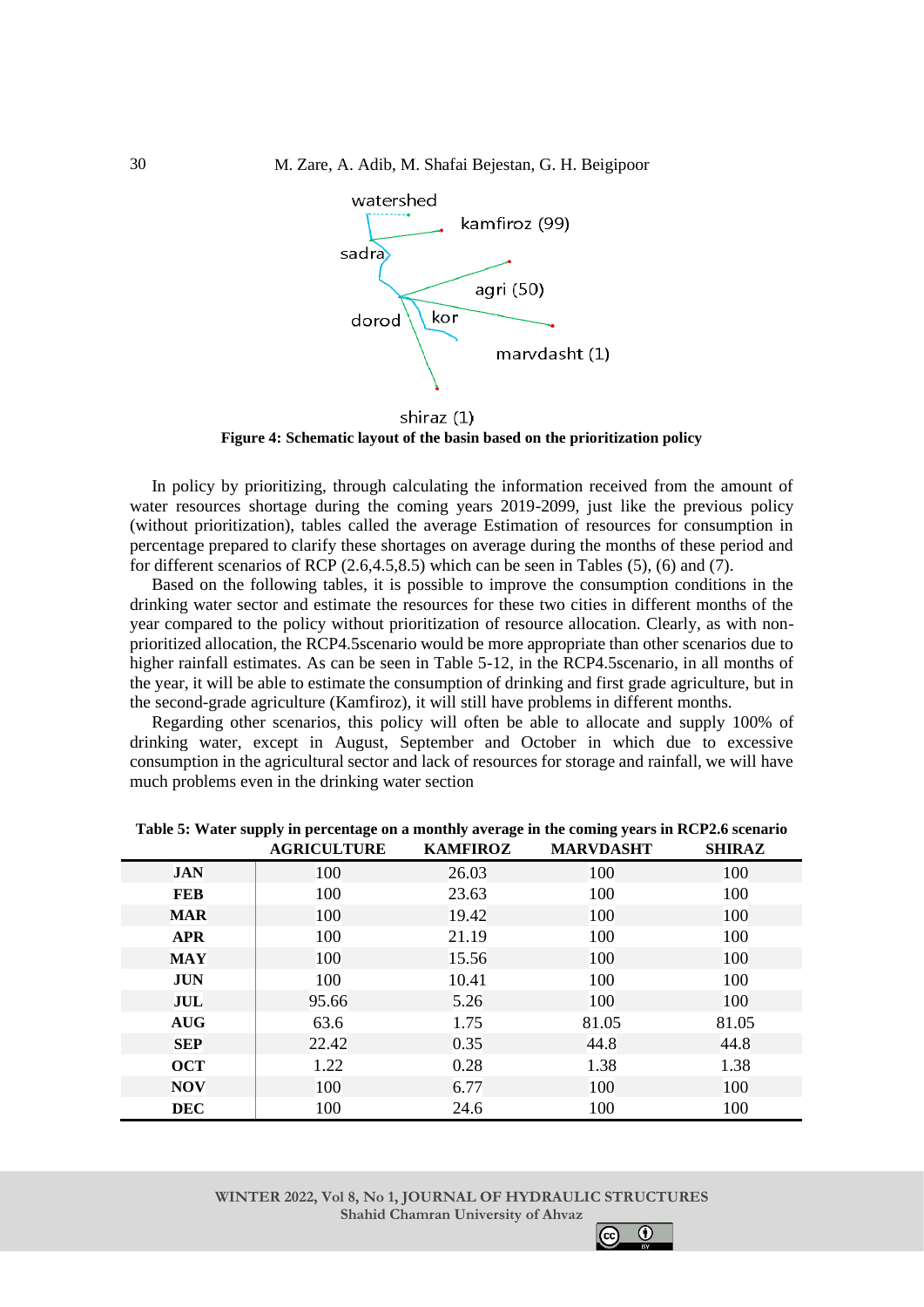|            | Tableo. Water supply in percentage on a monthly average in the coming years in KCI 4.5SCCharlo<br><b>AGRICULTURE</b> | <b>KAMFIROZ</b> | <b>MARVDASHT</b> | <b>SHIRAZ</b> |
|------------|----------------------------------------------------------------------------------------------------------------------|-----------------|------------------|---------------|
| <b>JAN</b> | 100                                                                                                                  | 97.71           | 100              | 100           |
| <b>FEB</b> | 100                                                                                                                  | 95.2            | 100              | 100           |
| <b>MAR</b> | 100                                                                                                                  | 90.05           | 100              | 100           |
| <b>APR</b> | 100                                                                                                                  | 88.75           | 100              | 100           |
| <b>MAY</b> | 100                                                                                                                  | 79.6            | 100              | 100           |
| <b>JUN</b> | 100                                                                                                                  | 71.84           | 100              | 100           |
| JUL        | 100                                                                                                                  | 64.39           | 100              | 100           |
| <b>AUG</b> | 100                                                                                                                  | 57.46           | 100              | 100           |
| <b>SEP</b> | 100                                                                                                                  | 51.08           | 100              | 100           |
| <b>OCT</b> | 98.78                                                                                                                | 44.75           | 99.28            | 99.28         |
| <b>NOV</b> | 100                                                                                                                  | 49.18           | 100              | 100           |
| <b>DEC</b> | 100                                                                                                                  | 98.65           | 100              | 100           |

**Table6: Water supply in percentage on a monthly average in the coming years in RCP4.5scenario**

**Table7: Water supply in percentage on a monthly average in the coming years in RCP8.5scenario**

|            | <b>AGRICULTURE</b> | <b>KAMFIROZ</b> | <b>MARVDASHT</b> | <b>SHIRAZ</b> |
|------------|--------------------|-----------------|------------------|---------------|
| <b>JAN</b> | 100                | 21.45           | 100              | 100           |
| <b>FEB</b> | 100                | 20.26           | 100              | 100           |
| <b>MAR</b> | 100                | 18.4            | 100              | 100           |
| <b>APR</b> | 100                | 23.43           | 100              | 100           |
| <b>MAY</b> | 100                | 17.68           | 100              | 100           |
| <b>JUN</b> | 100                | 12.43           | 100              | 100           |
| JUL        | 99.82              | 7.16            | 100              | 100           |
| <b>AUG</b> | 75.65              | 2.96            | 91.68            | 91.68         |
| <b>SEP</b> | 40.31              | 0.73            | 59.11            | 59.11         |
| <b>OCT</b> | 4.99               | 0.31            | 19.8             | 19.8          |
| <b>NOV</b> | 100                | 4.73            | 100              | 100           |
| <b>DEC</b> | 100                | 12.7            | 100              | 100           |

# **4.3.3. Allocation with ration policy**

Due to the lack of estimation of drinking consumption in previous policies, which is the most important part in the allocation of water resources in resource management, an alternative policy apart from those two policies should be considered which is called ration policy in this study. According to the calculations and various modeling in all three scenarios for the agricultural sector with this consumption model , rice cultivation due to its very high water consumption will be almost impossible, but in terms of changing the type of cultivation to more low-consumption crops, It will be possible, therefore, by using available information and reducing the combined area of cultivation in both agricultural sectors (first and second grade) ,water shortages in the

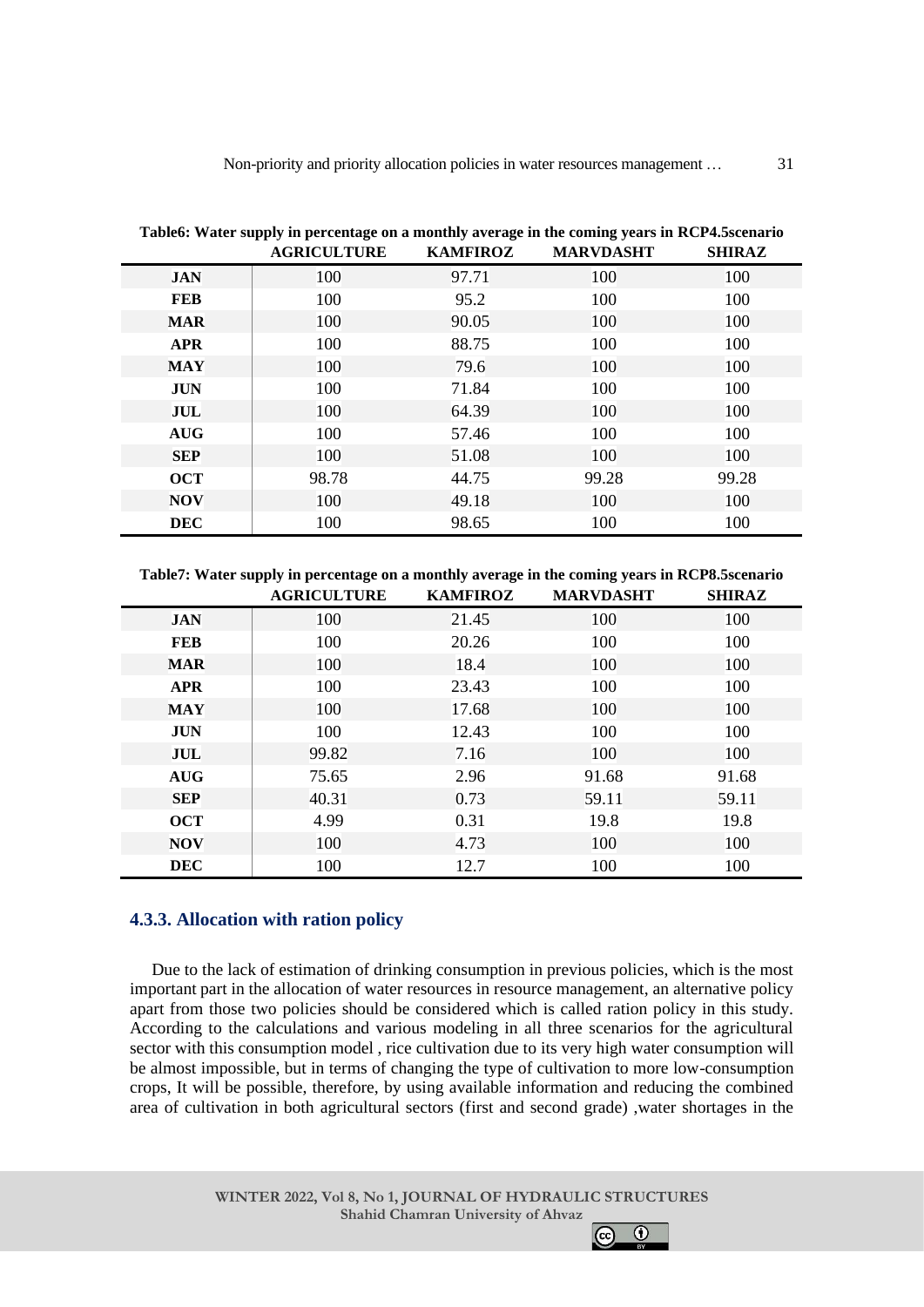drinking sector and agricultural sector can be prevented.

For instance, for a 50% reduction in the area under rice cultivation and its conversion to wheat cultivation, and at the same time a 58.4% reduction in the area under agricultural cultivation in the first grade, estimation of available water resources for all uses during the years under study will be possible.

# **5. Conclusion**

In this study, we tried to predict the effects of climate change on precipitation and temperature during the current century and results derived by using the scenarios of the fifth IPCC report based on greenhouse gas emissions, radiation inductions and other factors affecting climate change. The results show a fundamental change in the amount and timing of precipitation, so that the average annual and seasonal precipitation in the three scenarios showed that on average we can see a growth of 24% in the coming years, with the difference that most of this Rainfall, unlike in the past, which occurred in autumn and winter, will occur in spring in coming years, but the temperature of the region due to radiation and increase in carbon dioxide in the atmosphere will face with an annual increase of 4% On average for all three scenarios.

In addition, in the discussion of water resources management and how to allocate future water resources, which is the outcome of climate change, the results showed that water allocation policies cannot be followed without priority policies and without standard conditions, because according to the findings, we will face with the shortage of water in urban areas in all month of the year. Also, with the policy of prioritization and consumption with priority of supplying drinking consumption, drinking water of Shiraz in July, August, and September and October will not be provided. Therefore, both policies will fail and the only solution will be to use the third policy as an alternative called ration policy, so that by reducing 50% and changing the crop in Kamphiroz from rice to wheat and through reducing the primary agricultural cultivation by 58.4%, problems can be prevented in both agriculture and drinking sectors. Consumption in both drinking and agricultural sectors should be optimized using consumption patterns, and then water resources wasting should be avoided by utilizing products and industrial tools in the agricultural sector as much as possible, and finally regarding water shortages in the July, August, September and October in which the highest shortage of drinking water occurs, so water resources should be stored in the reservoirs of Dorodzan Dam before these months in order to be released in this period.

## **Suggestions**

- 1. Due to unsustainable urban and industrial development and greenhouse gas emissions, efforts should be made to achieve sustainable development and reduce greenhouse gas emissions.
- 2. In the coming years and considering the increasing flow of water and rainfall in the region, the facilities of the region and the ecology, as well as the physical and hydrological conditions of the region should be used to carry out watershed management, maintain and reduce waste of water resources.
- 3. Regarding the way water resources used in the agricultural sector, which covers a major share of consumption, basic arrangements should be made about how to use

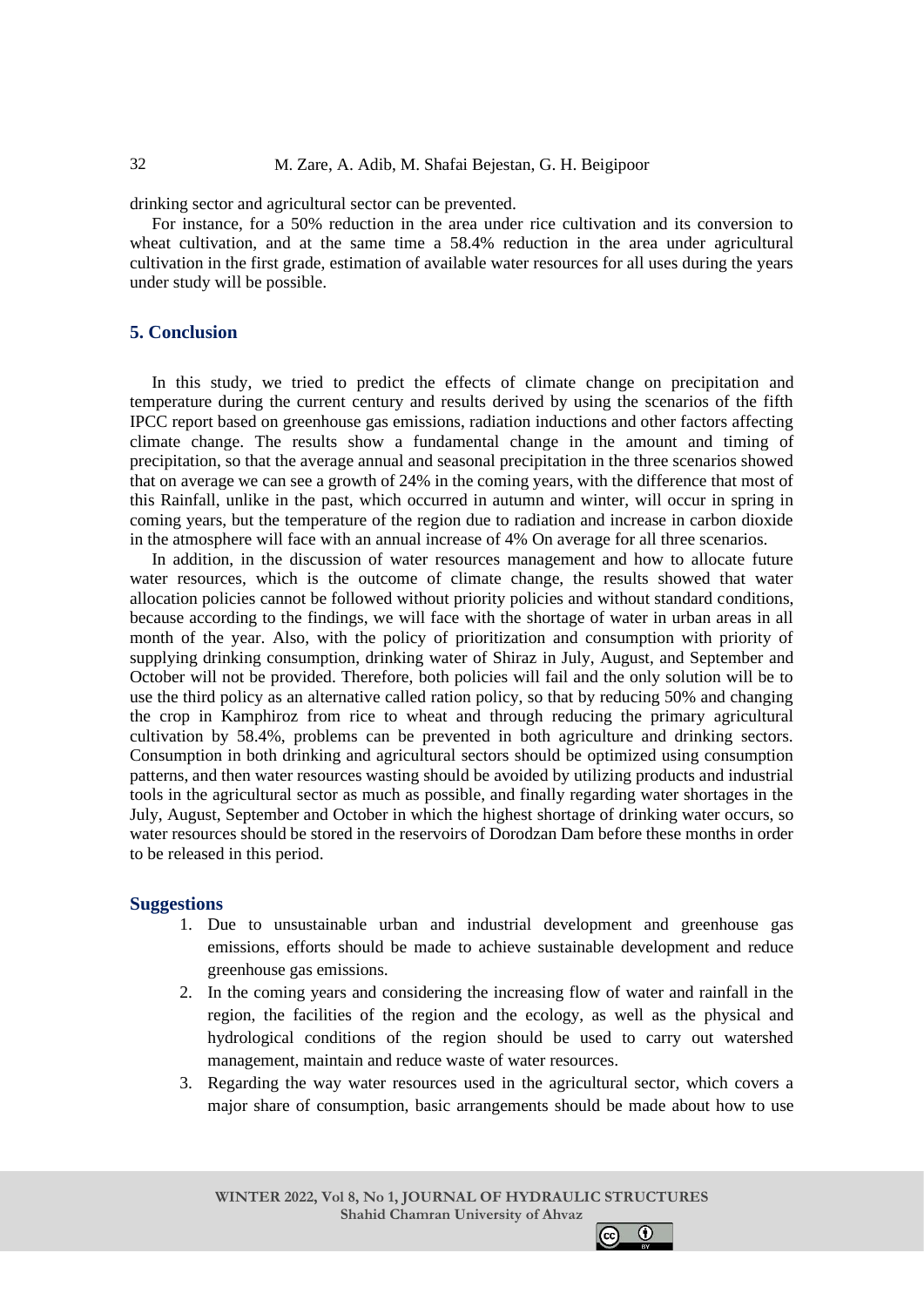Non-priority and priority allocation policies in water resources management …

and manage water resources, for example, how to irrigate and transfer water to cultivated lands using modern methods such as drip, sprinkler and subsurface irrigations.

4. In order to increase civic awareness, more efforts should be made by all authorities, including media, and regional water companies, In the form of incentive and punishment schemes so that the consumption model become closer to global consumption patterns.

Water shortage in dry regions include the region of this study urge the needs for management of water supply in different parts such as drinking and agriculture sector

# **References**

- 1. ZareZadeh M. 2011. Water Allocation in the Qezelozan- Sefidrood Basin under Climate Change, using Bankruptcy Approach for Conflict Resolution. Thesis of Master of Science (M.Sc.) in Water Resources Engineering. Tarbiatmodares university of tehran. (in Persian with English abstract).
- 2. Zahraei, B. (2010). Modeling the effects of climate change on water resources in Sistan and Baluchestan province, Fourth Regional Conference on Climate Change, 219, Tehran, Iran.
- 3. Lu, H., Huang, G. and He, L. (2011). An inexact rough-interval fuzzy linear programming method for generating conjunctive water-allocation strategies to agricultural irrigation systems. Applied Mathematical Modelling, 35(9): 4330-4340.
- 4. Bijani, M., Hayati, D., Abdulvand, b. (1391). Conflict in water utilization in the irrigation hut of Dorodzan Dam: The view of regional water experts, Environmental Sciences, 10 (3): 14-26. (In Persian).
- 5. Bakhsipoor, I. E., Ashrafi, S. M., Adib, A. (2019). Water Quality Effects on the Optimal Water Resources Operation in Great Karun River Basin. Pertanika J. Sci. & Technol. 27  $(4): 1881 - 1900.$
- 6. Hafezparast, M., Mavdat, M., Kholghi, M. and Fatemi, A., (2009). Evaluate and planning water resources of the Takestan plain with WEAP and LINGO models. In 4th *National Congress of Civil Engineering, University of Tehran*. (In Persian).
- 7. Kermanshahi, S. Davari , K. Hasheminia, S.M. Farid Hosseini, A. and Ansari, H .(2013) .Using the WEAP Model to Assess The Impact of Irrigation Water Use Management on Water Resources of Neyshabour Plane. Journal of Water and Soil. Vol. 1, No.22, p. 25-36. (In Persian)
- 8. Carpenter, A., Choudhary, M. (2019). Water Demand and Supply Analysis using WEAP Model for Veda River Basin Madhya Pradesh (Nimar Region), India. TRENDS IN SCIENCES 2022; 19(6): 3050.
- 9. Aghakarami, M. Moridi, A. (2014). Effect of implementation sewer scheme in groundwater (Case Study: Tehran-Karaj Plain). 5th Water Resource Management.